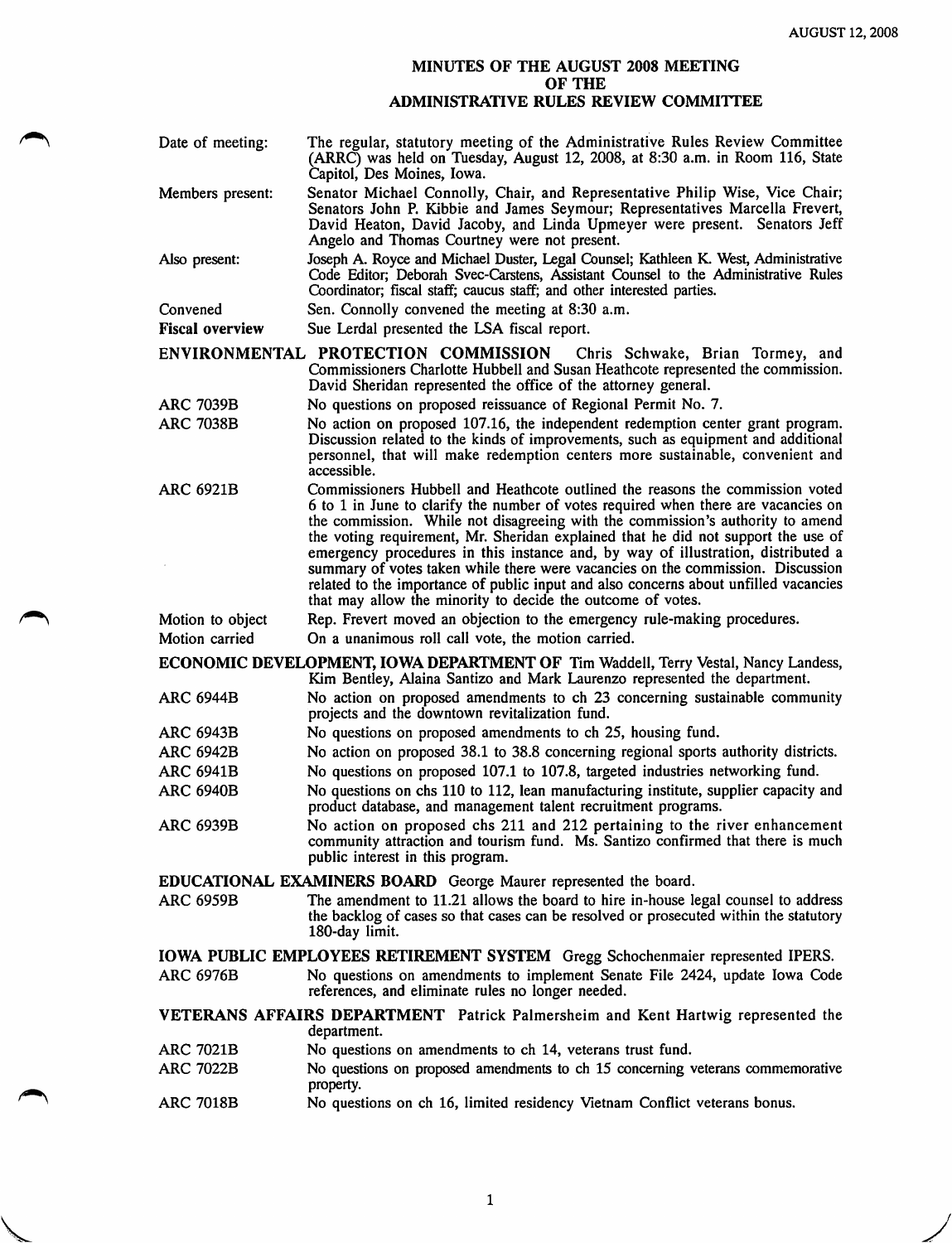LABOR SERVICES DIVISION Kathleen Uehiing and Dave Neil represented the division. Harold Prior represented the Iowa Wind Energy Association.

- ARC 6948B No questions on 10.20, adoption by reference of OSHA regulations.
- ARC 6947B No action on amendments to chs 71,75 and 76 concerning construction personnel hoists.
- ARC 6935B No questions on amendments to combustion air source requirements in ch 91.
- ARC 6979B No questions on amendments to chs 150 and 155 regarding asbestos abatement in areas affected by disaster proclamations.
- ARC 6852B Amendments to chs 71, 72, 75 and 76 apply to wind tower lifts. Ms. Uehiing indicated that the board agreed to a request from industry regarding registered engineer approval of designs, but the board did not agree with industry that fees are too high. Mr. Prior noted that Iowa is a leader in wind energy production and that Iowa's programs and rules will serve as a model for other states.

HUMAN SERVICES DEPARTMENT Nancy Freudenberg represented the department.

- No action on 41.30 concerning PIP eligibility. Rep. Jacoby asked for information about the number of hardship exceptions the department approves each month. ARC 7012B
- No questions on amendments to ch 58 to implement temporary measures related to disasters. ARC 6994B
- No questions on amendments to chs 75 and 76 pertaining to Medicaid eligibility and benefits. ARC 7011B
- No action on proposed amendments to chs 77 to 79 regarding Medicaid coverage for behavioral health services. ARC 6929B
- ARC 7016B Amendments to ch 81 implement performance-related Medicaid reimbursement for nursing facilities. Members expressed concern that DHS and the department of inspections and appeals may interpret a "G" deficiency differently.
- ARC 7015B No questions on proposed amendments to ch 86 regarding recovery of HAWK-I overpayments, enrollment periods, definitions, and electronic signatures.
- ARC 6926B No questions on amendments to ch 86 concerning eligibility for the HAWK-I program.
- ARC 7013B Amendments to ch 88 allow Medicaid coverage for all-inclusive care for the elderly (PACE) programs. Ms. Freudenberg advised the committee that although there have been inquiries, no organizations have applied.
- ARC 7014B No questions on amendments to allow lowaCare members to obtain smoking cessation drugs from community pharmacies.
- ARC 6928B No action on proposed amendments to chs 109 and 110 to clarify smoking prohibition provisions at child care centers and child development homes.
- ARC 6930B No questions on the proposed 2 percent increase for child care assistance providers. Special review No action on review of an emergency filing to implement the Food, Conservation and Energy Act of 2008.
- SECRETARY OF STATE Michael Mauro and Sarah Reisetter represented the office of secretary of state. Aso present were Emily Piper and Mary Ganon on behalf of the Iowa Association of School Boards.
- ARC 7047B No questions on 21.75 concerning voting centers.
- ARC 6992B Rule 21.803, revenue purpose ballot statements (RPS), generated many comments. On behalf of school districts, Ms. Ganon noted that RPSs, formerly county-based, are now district-based; and districts are concerned about how to publish multiple existing RPSs. Discussion related to the requirement to insert both the existing and the proposed RPS on the ballot for an amended RPS, the advice county auditors may be providing to school districts, the value of voter education, and how to determine whether an RPS is new or amended. Rep. Wise asked that this issue be placed on the September agenda, that the secretary of state and the school board association prepare legal arguments regarding the authority of the secretary of state to require both the existing and the amended RPS, and that the county auditor association be represented at the meeting.
- ARC 6945B No questions on amendments to ch 23 regarding voter registration in state agencies.

HOMELAND SECURITY AND EMERGENCY MANAGEMENT DIVISION John Benson and Steve Zimmerman represented the division.

ARC 6972B No action on adoption of 9.4 concerning Part C of the Iowa disaster recovery plan. Rep. Frevert commended the agency for providing up-to-date information.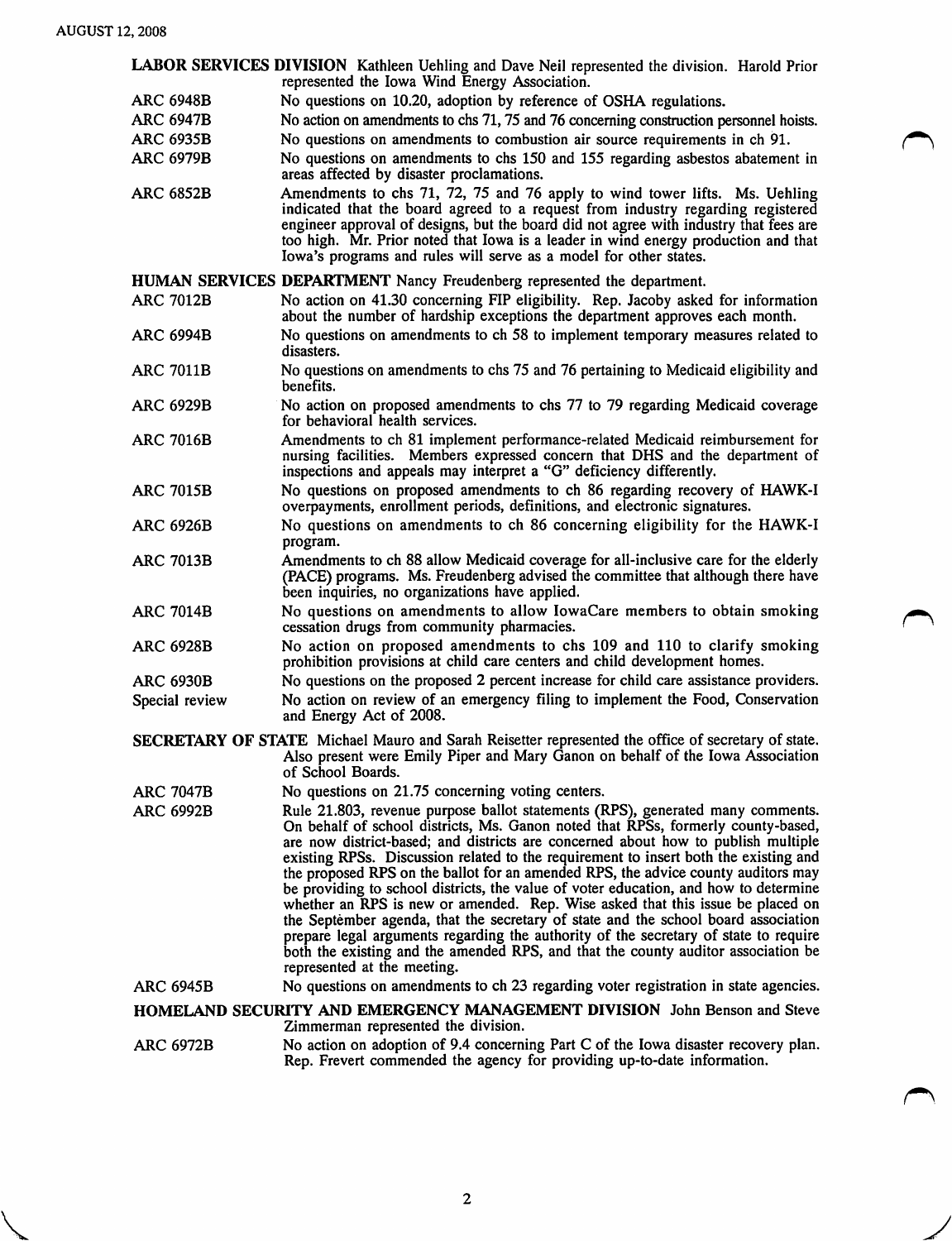PUBLIC HEALTH DEPARTMENT Barb Nervig and Bob Russell represented the department. Mike Heller and Paula Feltner represented the Iowa Dental Association.

| <b>ARC 7023B</b> | Ms. Nervig noted that ch 50, oral health, is intended for all Iowans, whether<br>Medicaid eligible or not. Dr. Russell indicated that the rules set forth the mission<br>of the department and do not affect the practice of dentistry. On behalf of the dental<br>association, Mr. Heller requested clarification in the definition of "dental home" in<br>regard to the roles of health care professionals in the provision of oral health<br>education, dental screenings, preventive services, diagnostic services, treatment<br>services, and emergency services. Discussion related to the shortage of pediatric<br>dental providers and the shortage of dentists who take Medicaid patients. |
|------------------|-----------------------------------------------------------------------------------------------------------------------------------------------------------------------------------------------------------------------------------------------------------------------------------------------------------------------------------------------------------------------------------------------------------------------------------------------------------------------------------------------------------------------------------------------------------------------------------------------------------------------------------------------------------------------------------------------------|
| Motion to delay  | Rep. Wise moved a 70-day delay on ch 50.                                                                                                                                                                                                                                                                                                                                                                                                                                                                                                                                                                                                                                                            |

Motion carried On a roll call vote, the eight members present voted to delay ch 50 for 70 days.

ARC 7024B No questions on ch 51, dental screening.

NURSING BOARD Lorinda Inman represented the board. Laura Malone represented the Iowa Hospital Association. Gary Hemann and Jeri Babb of Mercy Medical Center were also present.

ARC 7009B Proposed amendments to ch 6 prohibit, with certain specific exceptions, RNs and ARNPs, except for CRNAs, from administering anesthetic agents. Ms. Malone noted that emergency room physicians are trained in airway management and sedation procedures and can supervise administration of these drugs in emergency rooms. In addition, Ms. Malone requested an exception for nurses to be able to administer Propofol and Ketamine in end-of-life care. Finally, Ms. Malone asked that emergency nurses pediatric course (ENPC) certification be included in 6.4(4)"a" and that the drugs be considered individually rather than together. Dr. Hemann and Ms. Babb opposed the limitations imposed by these proposed amendments.

HISTORICAL DIVISION Gordon Hendrickson and Kristen Vander Molen represented the division.

ARC 6925B No questions on amendments to ch 48, historic tax credits.

PUBLIC SAFETY DEPARTMENT Mike Coveyou, Jim Saunders, Sam Knowles, Jim Bleskacek, and Stuart Crine represented the department.

- ARC 6986B An amendment to 6.4(2) pertains to the inventory of impounded vehicles under emergency conditions. Discussion related to the emergency adoption of this amendment as well as the other emergency filings scheduled for review.
- ARC 6987B No questions on definition of "working day" in 11.2.
- ARC 6985B No action on amendments to ch 12 to provide for free replacement of licenses lost in disaster areas.
- ARC 7020B No questions on proposed 157.2 regarding approved evidentiary breath testing equipment.
- ARC 6967B No questions on 221.4(4) to allow for up to 90 days of temporary storage of flammable liquids in disaster areas.
- ARC 6984B No questions on 275.5(4) regarding issuance of an amended certification for automatic fire extinguishing system contractors who relocate as a result of a disaster emergency.
- ARC 7007B No action on 322.11 and ch 323 regarding temporary emergency use of manufactured housing and temporary emergency commercial use of factory-built structures.
- ARC 6970B No questions on 322.12, temporary suspension of installation requirements in proclaimed disaster emergencies.
- ARC 6988B No questions on amendment to ch 372 to provide an amended license for manufactured home retailers, manufacturers or distributors that relocate as a result of a disaster emergency.
- ARC 6966B No questions on 374.11, temporary certification of manufactured housing installers during proclaimed disaster emergencies.
- ADMINISTRATIVE SERVICES DEPARTMENT Patricia Lantz and Debbie O'Leary represented the department. Other interested parties included Brice Oakley on behalf of Microsoft and CGI Technologies, Joe Shannahan on behalf of IBM, David Adelman of the Technology Association of Iowa, Craig Schoenfeld of Enterprise Rent-A-Car, and Nick Mauro of the Crawford Law Firm. Joseph Barry of the department of management was also present.
- ARC 6982B No questions on proposed amendments to ch 20.
- ARC 6983B No questions on proposed amendments to ch 25.
- ARC 6809B Proposed ch 108 pertains to contractual limitation of liability for information technology vendors. Discussion related to whether the rules comply with legislative intent, the appropriate balance between state liability and vendor liability, policies in other states, the SPPG report and recommendations, the cost of some vendors' opting not to participate.